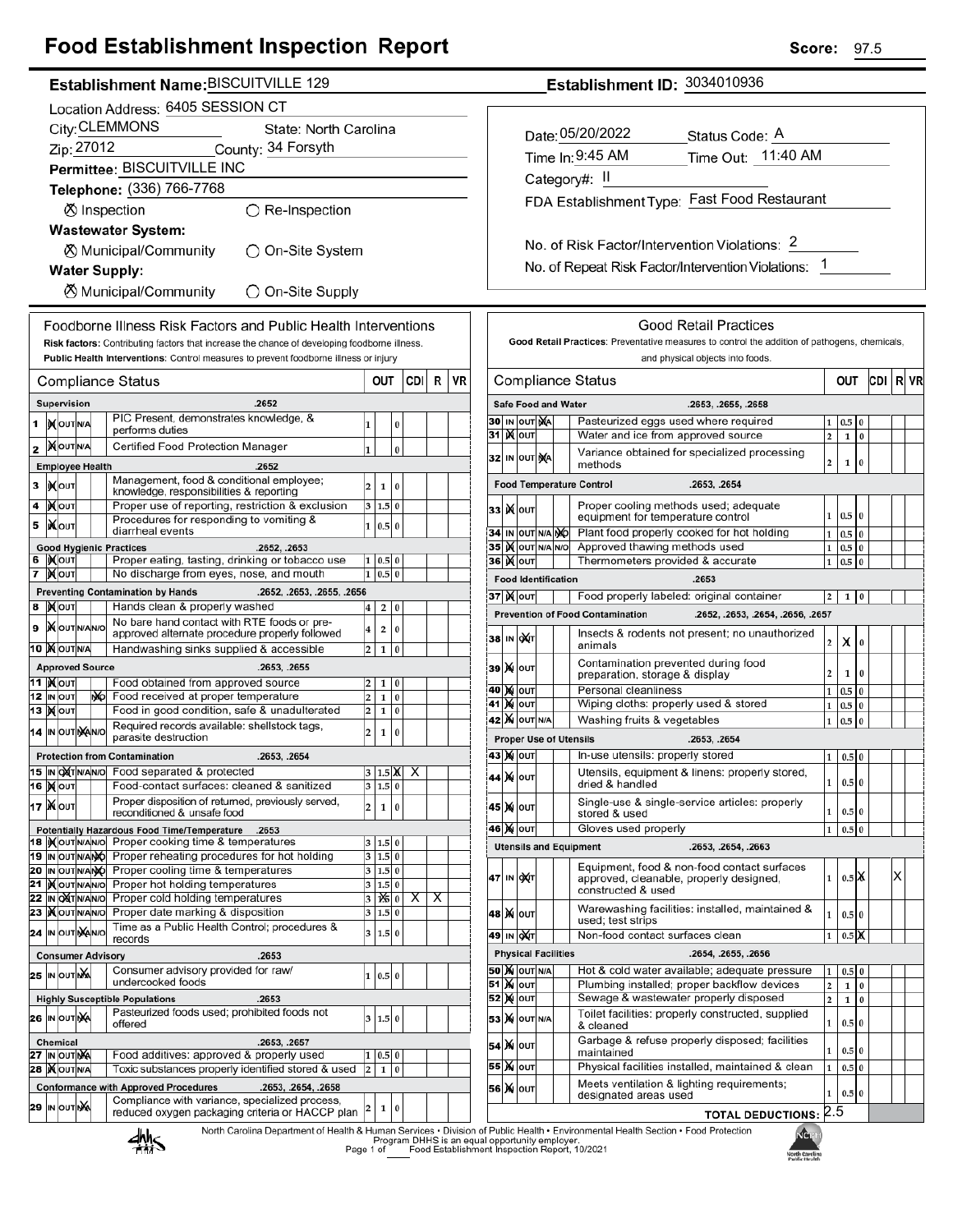# Comment Addendum to Food Establishment Inspection Report

| Establishment Name: BISCUITVILLE 129                                                                                                   |                                 | Establishment ID: 3034010936             |                  |  |  |  |
|----------------------------------------------------------------------------------------------------------------------------------------|---------------------------------|------------------------------------------|------------------|--|--|--|
| Location Address: 6405 SESSION CT                                                                                                      |                                 | $[X]$ Inspection $\Box$ Re-Inspection    | Date: 05/20/2022 |  |  |  |
| City: CLEMMONS                                                                                                                         | State:NC                        | X <br>Comment Addendum Attached?         | Status Code: A   |  |  |  |
| County: 34 Forsyth                                                                                                                     | Zip: 27012                      | Water sample taken? $\Box$ Yes $\Box$ No | Category #: II   |  |  |  |
| Wastewater System: X Municipal/Community   On-Site System<br>Water Supply:<br>$\overline{x}$ Municipal/Community $\Box$ On-Site System |                                 | Email 1:bv129@biscuitville.com           |                  |  |  |  |
| Permittee: BISCUITVILLE INC                                                                                                            |                                 | Email 2:                                 |                  |  |  |  |
| Telephone: (336) 766-7768                                                                                                              |                                 | Email $3:$                               |                  |  |  |  |
|                                                                                                                                        | <b>Temperature Observations</b> |                                          |                  |  |  |  |

| Effective January 1, 2019 Cold Holding is now 41 degrees or less |                                          |                  |          |           |          |      |  |
|------------------------------------------------------------------|------------------------------------------|------------------|----------|-----------|----------|------|--|
| Item<br>fried egg                                                | Location<br><b>FINAL COOK</b>            | Temp Item<br>170 | Location | Temp Item | Location | Temp |  |
| Spam                                                             | 2 door work top (DISCARDED) 44           |                  |          |           |          |      |  |
| lettuce                                                          | make line                                | 40               |          |           |          |      |  |
| sliced tomatoes                                                  | make line                                | 40               |          |           |          |      |  |
| Spam                                                             | hot holding                              | 154              |          |           |          |      |  |
| Breaded pork chop FINAL COOK                                     |                                          | 199              |          |           |          |      |  |
| grilled chicken                                                  | hot holding                              | 147              |          |           |          |      |  |
| fried egg                                                        | hot holding                              | 163              |          |           |          |      |  |
| hashbrown                                                        | hot holding                              | 148              |          |           |          |      |  |
| grits                                                            | hot holding                              | 159              |          |           |          |      |  |
| gravy                                                            | hot holding                              | 179              |          |           |          |      |  |
| lettuce                                                          | walk-in cooler                           | 37               |          |           |          |      |  |
| quat sanitizer                                                   | 3 comp sink and 3 towel<br>huckets (nnm) | 200              |          |           |          |      |  |
| hot water                                                        | 3 comp sink                              | 144              |          |           |          |      |  |
| ServSafe                                                         | Patricia Desanctis 11/30/23              | 00               |          |           |          |      |  |
|                                                                  |                                          |                  |          |           |          |      |  |

| Person in Charge (Print & Sign): Patricia                                                                                                                                                                                                                                                                                      | First | Desanctis                   | Last | $70,5$ und       |  |  |  |
|--------------------------------------------------------------------------------------------------------------------------------------------------------------------------------------------------------------------------------------------------------------------------------------------------------------------------------|-------|-----------------------------|------|------------------|--|--|--|
|                                                                                                                                                                                                                                                                                                                                | First |                             | Last |                  |  |  |  |
| Regulatory Authority (Print & Sign): Aubrie                                                                                                                                                                                                                                                                                    | Welch |                             |      | Aubric Quen DE4S |  |  |  |
| REHS ID: 2519 - Welch, Aubrie                                                                                                                                                                                                                                                                                                  |       | Verification Required Date: |      |                  |  |  |  |
| REHS Contact Phone Number: (336) 703-3131<br>North Carolina Department of Health & Human Services<br>• Food Protection Program<br>● Environmental Health Section<br>● Division of Public Health<br>$\frac{dh}{dh}$<br>DHHS is an equal opportunity employer.<br>Food Establishment Inspection Report, 10/2021<br>Page 1 of ___ |       |                             |      |                  |  |  |  |